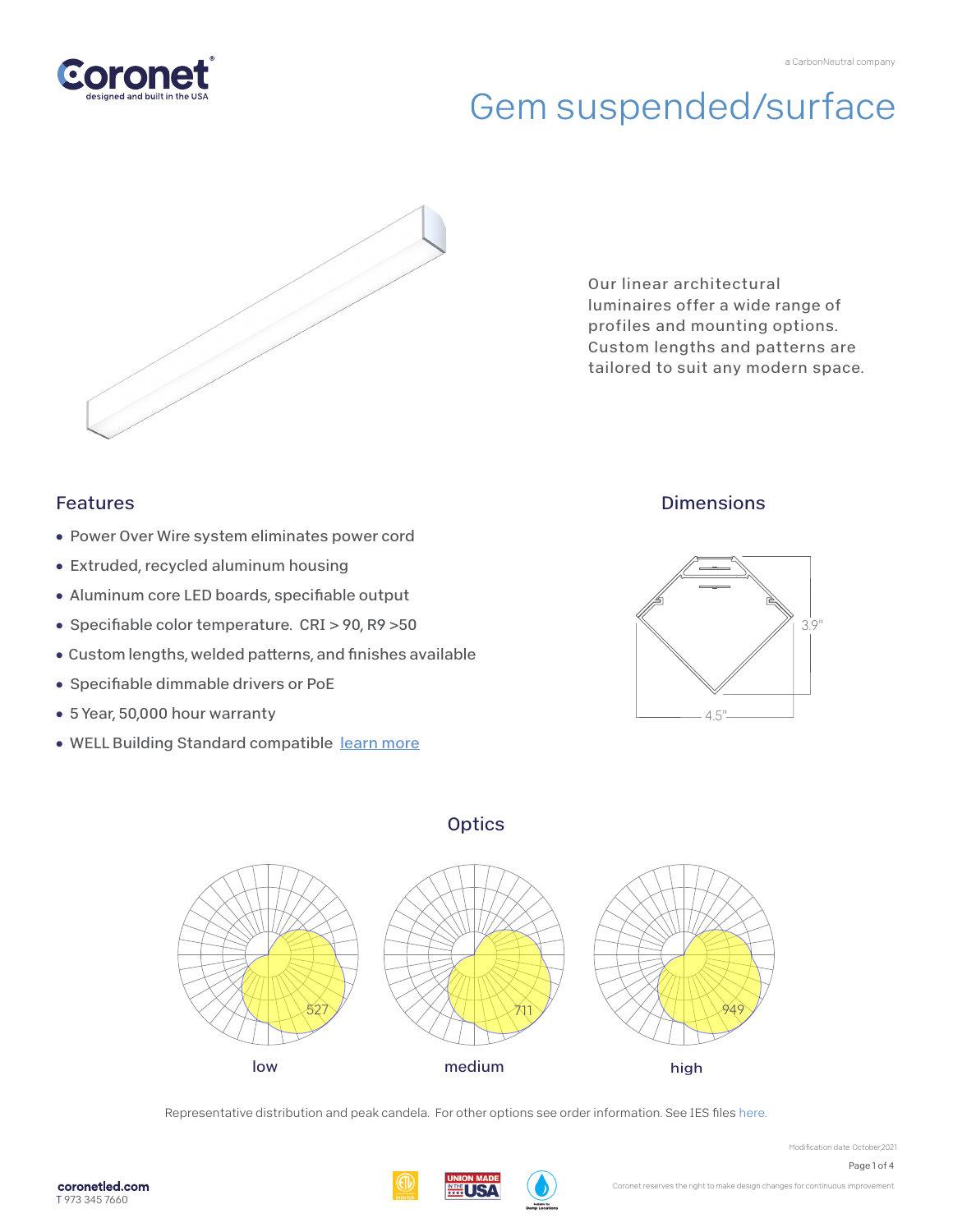

#### Ordering Information



#### **Performance**

| Output <sup>1</sup> |    | Watts/ft Lumens/ft |
|---------------------|----|--------------------|
| Low                 | b. | 557                |
| Medium              |    | 751                |
| High                |    | 1002               |

'Based on a typically configured 90 CRI, 3500K luminaire using one driver.

Custom outputs available. Please consult factory. For 4000K multiply by 1.05; for 3000K 0.96; for 2700K, 0.92.

#### Technical Information



clic[k here o](https://coronetled.com/warranty-technical-info/)r scan QR code

Wiring diagrams, PoE and sensor details

Modification date: October,2021

Page 2 of 4



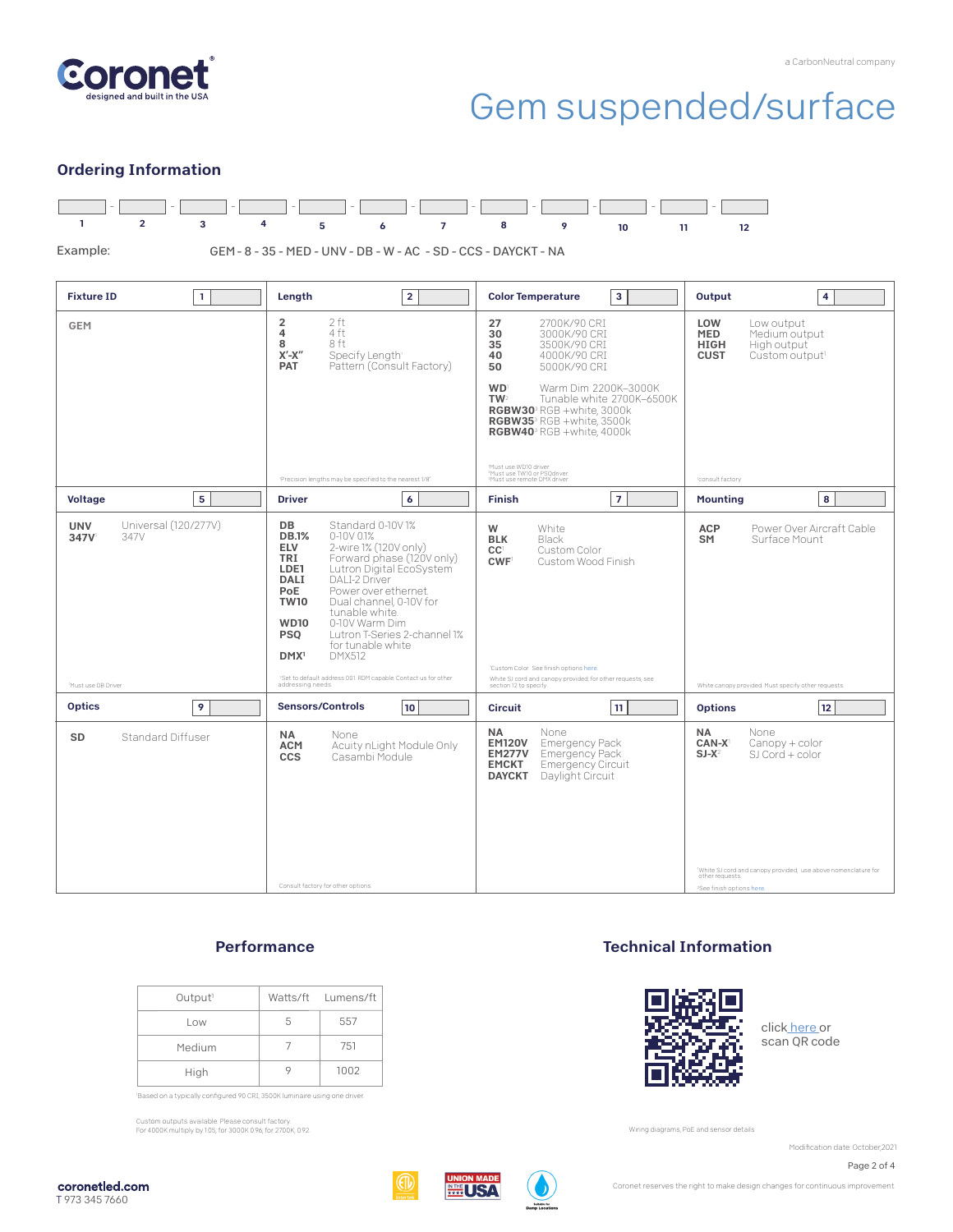

#### Drivers & Electrical

Remote, dimmable drivers are supplied in enclosures. Our Power Over Wire systems delivers power to the luminaire via the suspension cables, eliminating a separate power feed.

#### Emergency Back-Up

For fixtures three-feet or longer, a 4W emergency driver may be wired to 4ft sections. 7W, 10W, and 12W drivers are also available. Emergency circuits for use with building generators are also available.

#### PoE (Power over Ethernet)

Compatible with virtually all PoE systems including Molex Coresync, Igor, Smartengine, Platformatics, and NuLED SPICEbox. Consult Factory for systems not listed, See here for more info.

#### Finishes

All luminaires are finished in high quality polyester powder coating. Our standard color is white. Any RAL color may be specified.

#### Weight

3 lbs per foot

#### **Optics**

Extruded satin acrylic lenses provide excellent diffusion, high transmission, and no LED imaging. Glare-free, beam-shaping, optical cells are available for some models.

#### Construction

Housings are extruded premium, recycled aluminum. Individual fixtures are available up to 12' long and may be specified as nominal or precision lengths.

#### Joined Runs

Runs of any length may be specified and are comprised of multiple, factory-engineered, joined sections. Individually specified luminaires are not field joinable.



Representative joinery. For product specific details see installation guides or submittal drawings.

#### **Patterns**

Featuring illuminated welded corners and angles. Consult factory for custom designs.



Page 3 of 4